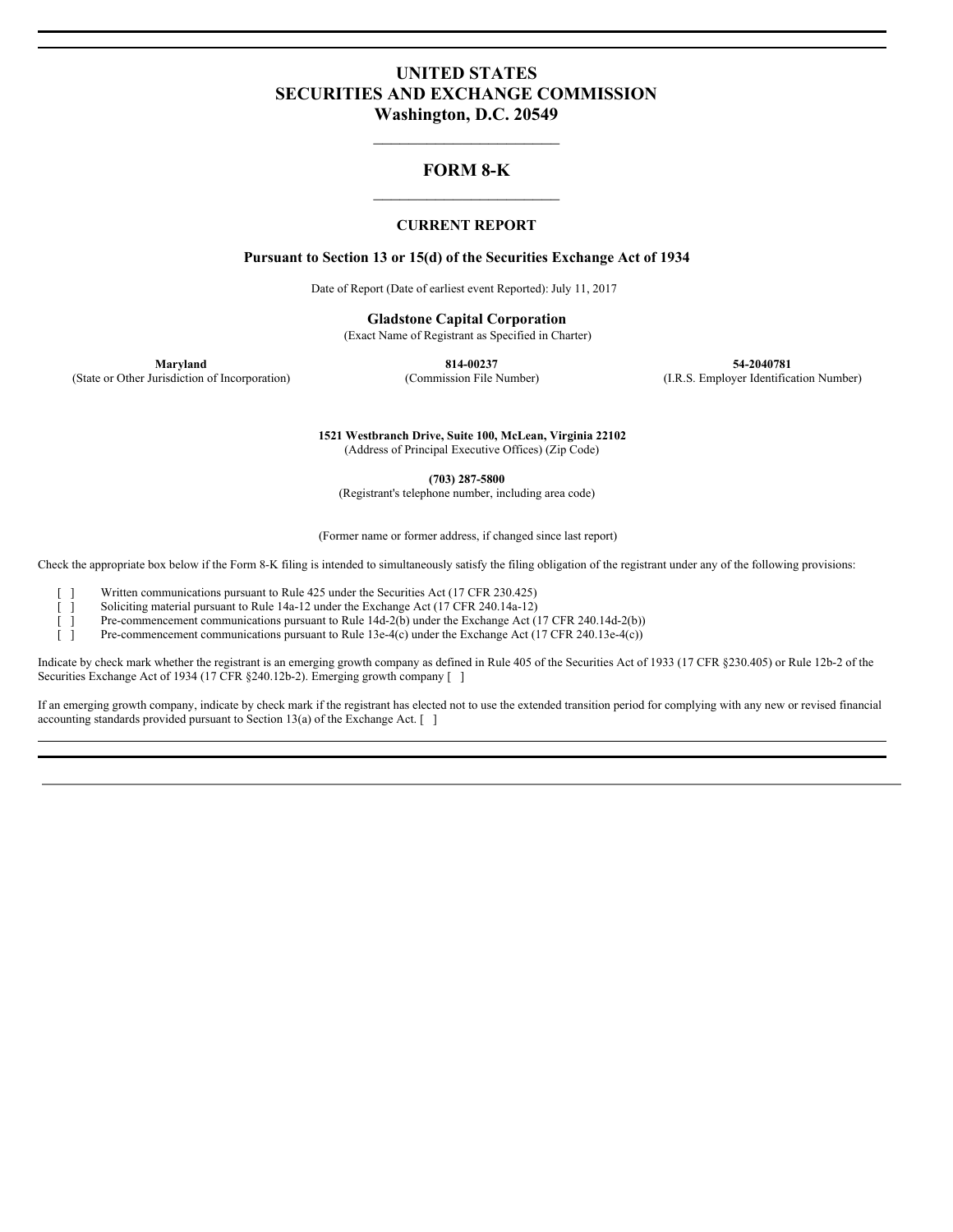#### **Item 7.01. Regulation FD Disclosure.**

On July 11, 2017, Gladstone Capital Corporation (the "Company") issued a press release, filed herewith as Exhibit 99.1, announcing that its board of directors declared monthly cash distributions for the Company's common stock and 6.75% Series 2021 Term Preferred Stock for each of July, August and September 2017. The Company also announced its intention to report earnings for its third fiscal quarter ended June 30, 2017, after the stock market closes on Wednesday, August 2, 2017. The Company's conference call to discuss earnings will be held on Thursday, August 3, 2017 at 8:30 a.m. EDT.

The information disclosed under this Item 7.01, including Exhibit 99.1 hereto, is being furnished and shall not be deemed "filed" for purposes of Section 18 of the Securities and Exchange Act of 1934, and shall not be deemed incorporated by reference into any filings made under the Securities Act of 1933, except as expressly set forth by specific reference in such filing.

#### **Item 9.01. Financial Statements and Exhibits.**

### (d) Exhibits.

| <b>Exhibit</b><br><u>No.</u> | <b>Description</b>                                                      |
|------------------------------|-------------------------------------------------------------------------|
| 99.1                         | Press Release issued by Gladstone Capital Corporation on July 11, 2017. |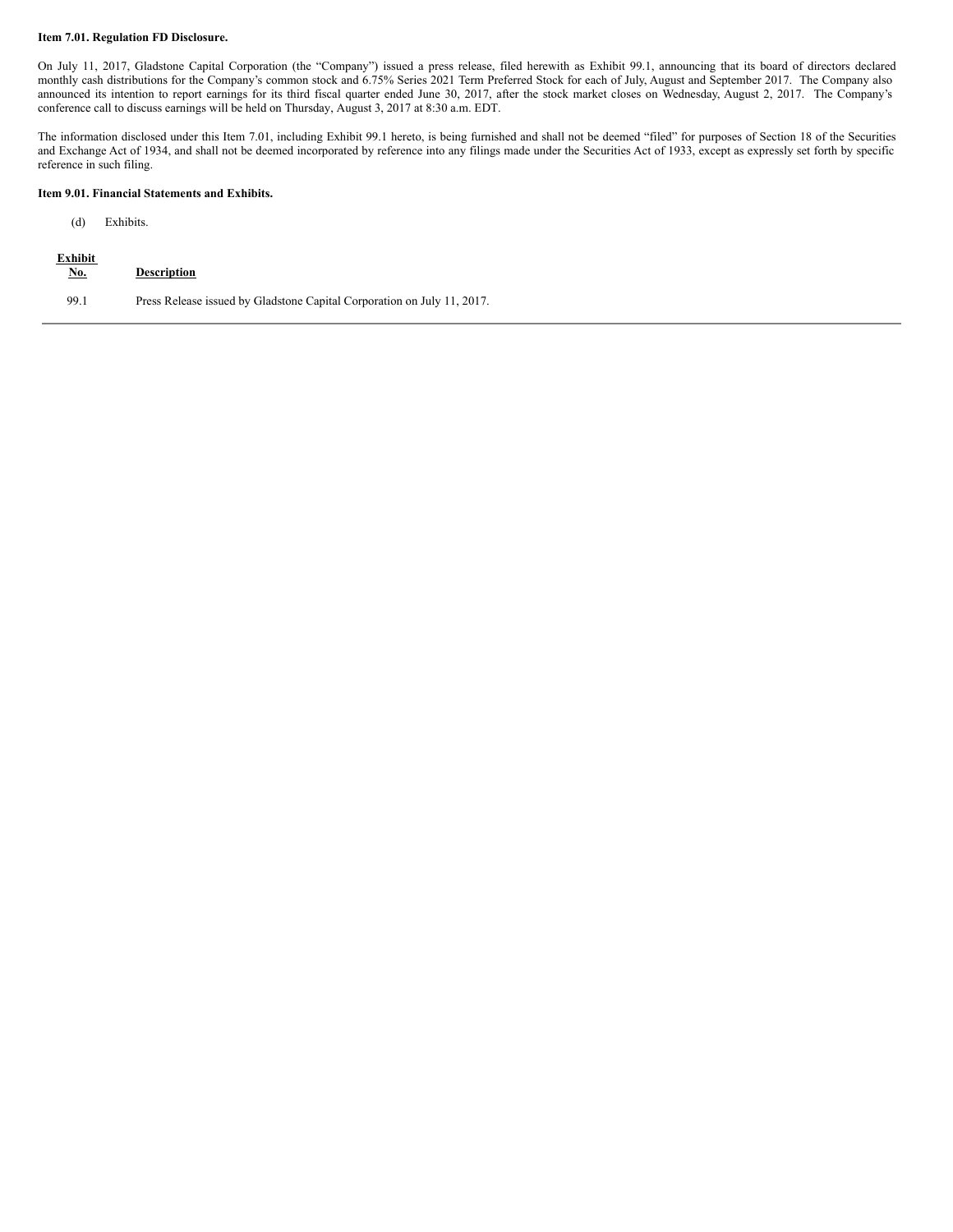### **SIGNATURE**

Pursuant to the requirements of the Securities Exchange Act of 1934, the registrant has duly caused this report to be signed on its behalf by the undersigned hereunto duly authorized.

### **Gladstone Capital Corporation**

Date: July 11, 2017 **By:** /s/ Nicole Schaltenbrand Nicole Schaltenbrand Chief Financial Officer & Treasurer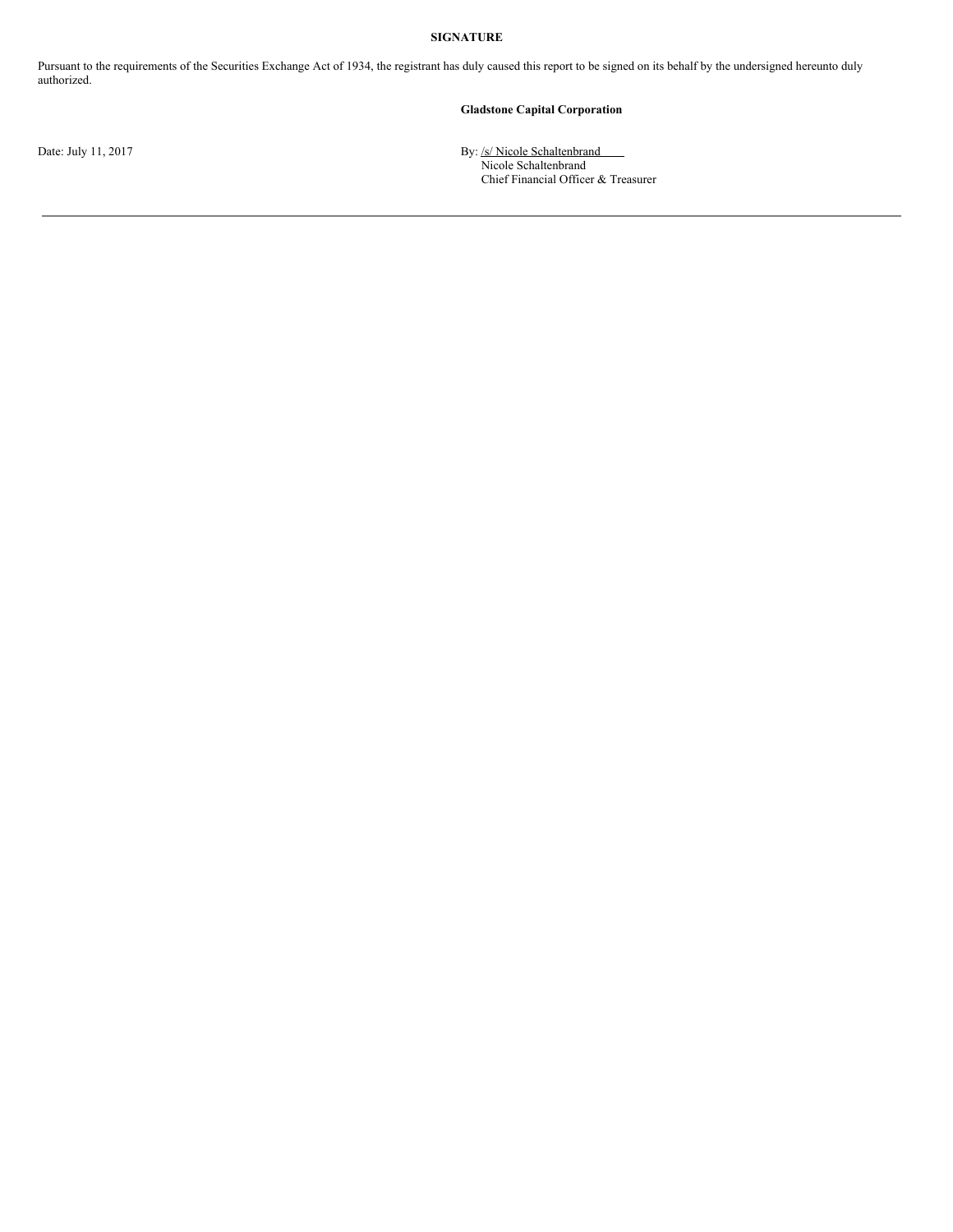# **EXHIBIT INDEX**

| Exhibit<br><u>No.</u> | <b>Description</b>                                                      |
|-----------------------|-------------------------------------------------------------------------|
| <u>99.1</u>           | Press Release issued by Gladstone Capital Corporation on July 11, 2017. |